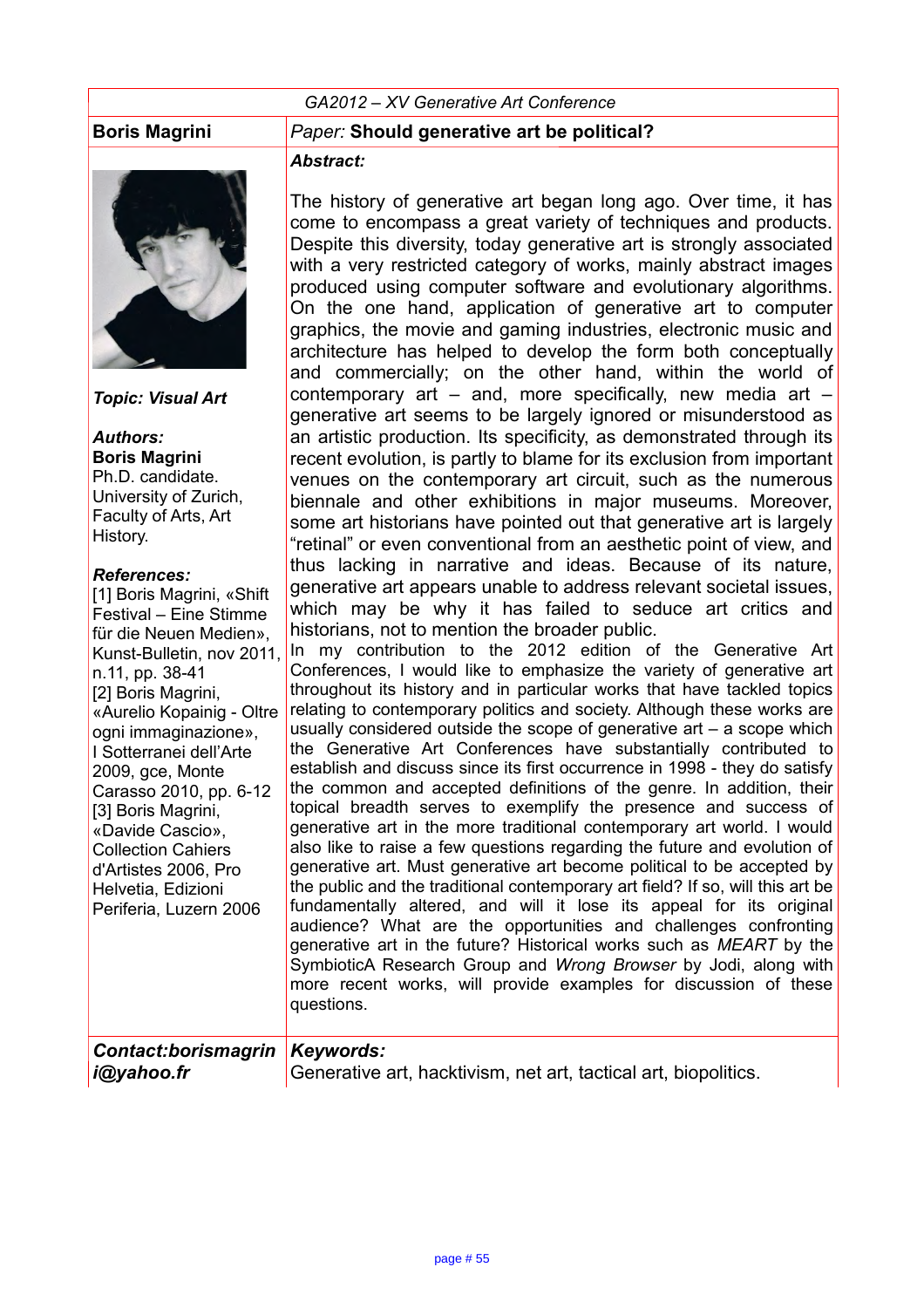# **Should generative art be political?**

**Boris Magrini, M.A.**

*Ph.D. candidate. University of Zurich, Faculty of Arts, Art History. e-mail: borismagrini@yahoo.fr*

## **Abstract**

The history of generative art began long ago. Over time, it has come to encompass a great variety of techniques and products. Despite this diversity, today generative art is strongly associated with a very restricted category of works, mainly abstract images produced using computer software and evolutionary algorithms. On the one hand, application of generative art to computer graphics, the movie and gaming industries, electronic music and architecture has helped to develop the form both conceptually and commercially; on the other hand, within the world of contemporary art – and, more specifically, new media art – generative art seems to be largely ignored or misunderstood as an artistic production. Its specificity, as demonstrated through its recent evolution, is partly to blame for its exclusion from important venues on the contemporary art circuit, such as the numerous biennale and other exhibitions in major museums. Moreover, some art historians have pointed out that generative art is largely "retinal" or even conventional from an aesthetic point of view, and thus lacking in narrative and ideas. Because of its nature, generative art appears unable to address relevant societal issues, which may be why it has failed to seduce art critics and historians, not to mention the broader public.

In my contribution to the 2012 edition of the Generative Art Conferences, I would like to emphasize the variety of generative art throughout its history and in particular works that have tackled topics relating to contemporary politics and society. Although these works are usually considered outside the scope of generative art  $-$  a scope which the Generative Art Conferences have substantially contributed to establish and discuss since its first occurrence in 1998 - they do satisfy the common and accepted definitions of the genre. In addition, their topical breadth serves to exemplify the presence and success of generative art in the more traditional contemporary art world. I would also like to raise a few questions regarding the future and evolution of generative art. Must generative art become political to be accepted by the public and the traditional contemporary art field? If so, will this art be fundamentally altered, and will it lose its appeal for its original audience? What are the opportunities and challenges confronting generative art in the future? Historical works such as *MEART* by the SymbioticA Research Group and *Wrong Browser* by Jodi, along with more recent works, will provide examples for discussion of these questions.

#### **Some considerations regarding generative art and its definition**

The production and reception of generative art, that is to say, art created using procedural and autonomous systems, have changed over the years. Generative art has been successfully implemented in the film and gaming industries, for example, and is currently increasingly being employed in architecture and design. With respect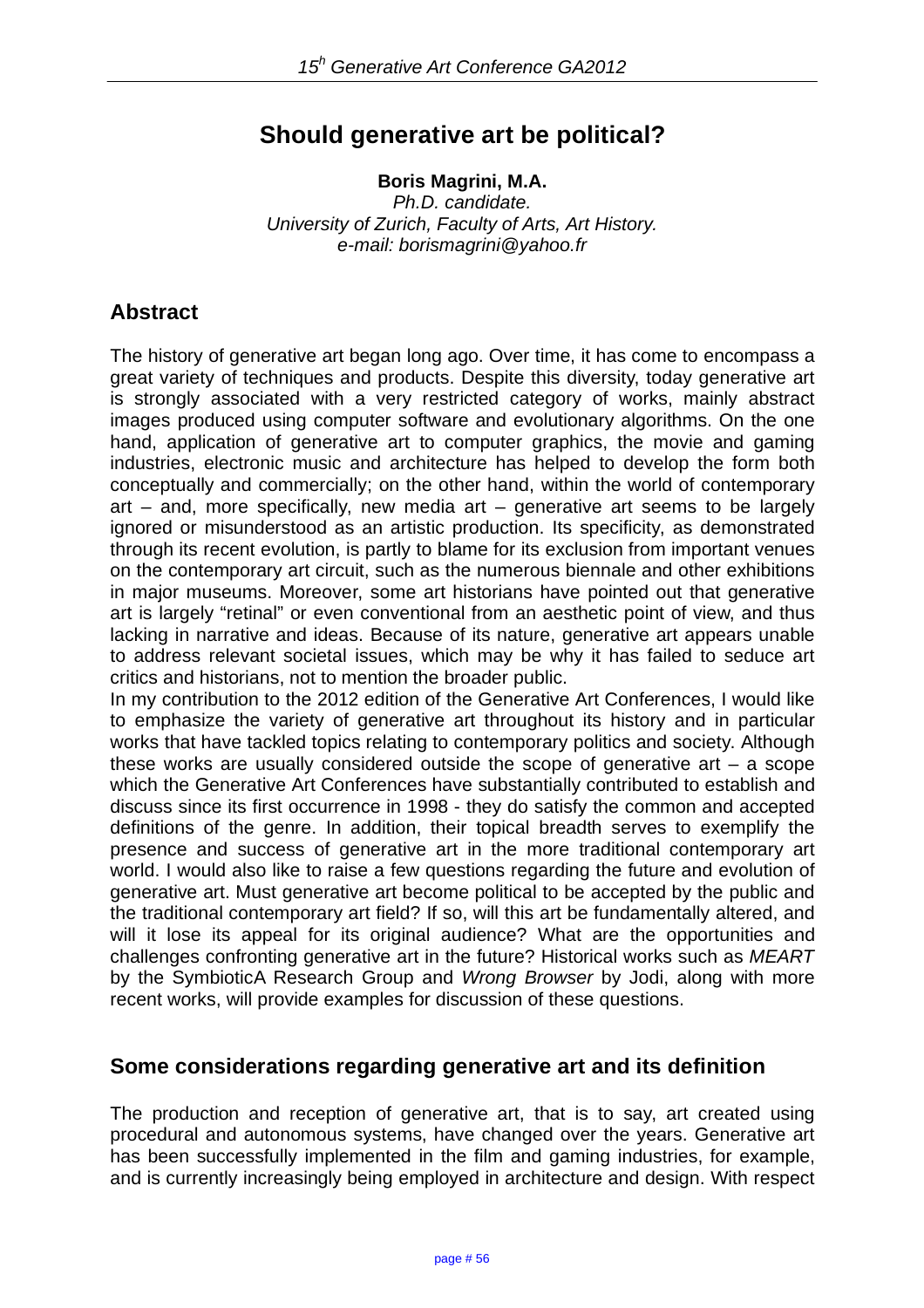to the fine arts, some works of generative art have occasionally appeared in exhibitions, festivals and museums mostly dedicated to new media art. Examples include Ars Electronica in Linz, Transmediale in Berlin, VIDA in Madrid, the International Symposium on Electronic Art and, of course, the Generative Art Conferences, the first and still one of the few international events dedicated exclusively to generative art. Artists such as Karl Sims, Scott Draves and William Latham are frequently cited in publications that cover generative art and are credited with having gained international recognition for the genre. Even in the domain of fine arts, generative art is commonly associated with works produced through the use of computing devices and evolutionary algorithms, with abstract results, whether in printed form or video screening.

However, the commonly accepted definition of generative art leaves room for a greater variety of approaches, of procedural systems and, in the end, of works produced. As already asserted by Celestino Soddu, who in collaboration with Enrica Colabella and their students of the Generative Design Lab at Milan Polytechnic University organised the first Generative Art Conferences in 1998: "The Generative Art is a way to think and to design. Following this approach we can find, united by the same enthusiasm, architects and mathematicians, poets and musicians, physicists and semiothics, philosophers and painters, engineers and designers"[1]. The multiplicity of approaches and applications that Soddu points out are reflected in the variety of international works—ranging from visual art to architecture, from design to music—that have throughout the years contributed to the conferences. In describing his research in architecture and urban design, which he had already started in the eighties, Soddu explains the possibilities in adopting procedural methods and generative algorithms to create unpredictable results beyond the restrictions of traditional and artistic production. Soddu offers us the following definition: "Generative Art is the idea realized as genetic code of artificial events, as construction of dynamic complex systems able to generate endless variations"[2]. On the other hand, he also explains that generative art should not be seen only as a tool, but rather: "It is a philosophy with a strong and humanistic imprinting: each generative project can be implemented only starting from a hypothesis, like all scientific discovery paths, from a subjective vision of possible worlds, of possible rules, of possible increasing complexity"[3]. This visionary conception, which complements his technical definition of generative art, is supported by the argument proposed by Enrica Colabella, who considers that: "We can define Generative approach as a run from idea to shapes, from shadows to light"[4].

Since the first occurrence of the Generative Art Conferences, many artists and researchers have proposed their visions and definition of this particular artistic practice. A recurring definitions among those widely discussed in the context of generative art is that proposed by Philip Galanter: "Generative art refers to any art practice where the artist uses a system, such as a set of natural language rules, a computer program, a machine, or other procedural invention, which is set into motion with some degree of autonomy contributing to or resulting in a completed work of art"[5]. The reality of artistic production is, of course, much more complex then a definition: Indeed, the current trends and representation of generative art in the field of new media art can be attributed to a variety of factors that are difficult to examine objectively. Nevertheless, the definitions proposed during the Generative Art Conferences by Soddu or by Galanter are today a standard and are frequently cited by artists and historians. What is worth calling attention to in these definitions is that they credit generative art with encompassing a far greater range of artistic practices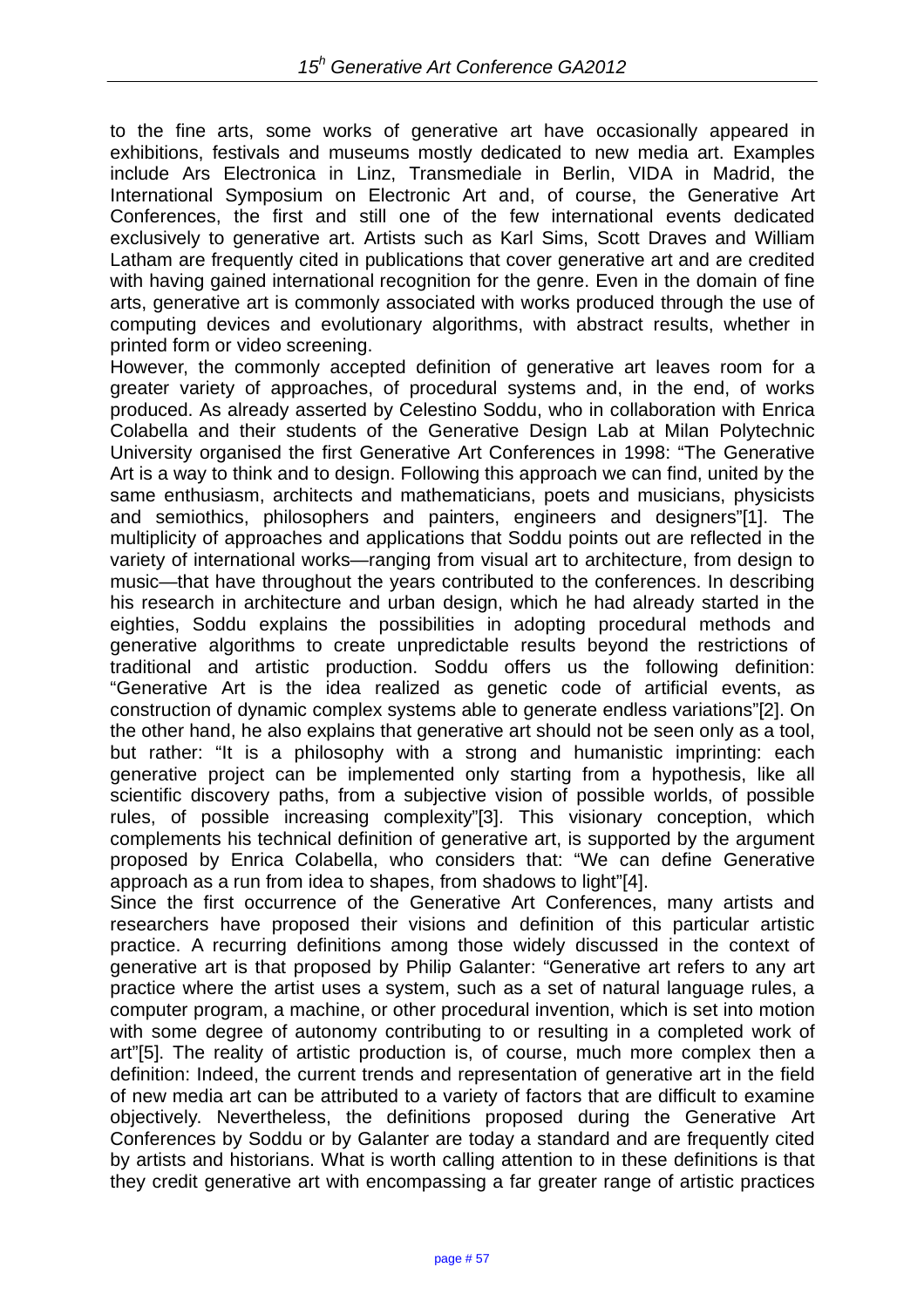and works than has typically been recognized over the last decade. For example, poems and texts created using the cut-up technique from Tristan Tzara or from William Burroughs, some of John Cage's musical compositions, installations by Hans Haacke and works of artificial life by Christa Sommerer and Laurent Mignonneau all satisfy these commonly accepted definitions of generative art.

Many other attempts to define generative art have been made, and it is not my intention today to present all of them. I would like to add, however, one definition that I find interesting and that will allow me to introduce the examples of artworks that I wish to discuss. In his guide to generative art, artist Matt Pearson expresses his dissatisfaction with Galanter's definition, although he does not reject it, because, "although this is accurate and descriptive—and a long sentence with all the right words—a single phrase like this isn't enough. I don't think it quite captures the essence of generative art (GenArt), which is much more nebulous. In my mind, GenArt is just another byproduct of the eternal titanic battle between the forces of chaos and order trying to work out their natural harmony, as expressed in a ballet of light and pixels"[6]. Pearson seems willing to try a less technical definition and sufficiently interested in grasping the hidden forces behind generative art to venture a few more aesthetic and philosophical considerations. The definition that he offers is quite audacious, indeed: "Generative art is neither programming nor art, in their conventional sense. It's both and neither of these things. Programming is an interface between man and machine; it's a clean, logical discipline, with clearly defined aims. Art is an emotional subject, highly subjective and defying definition. Generative art is the meeting place between the two; it's the discipline of taking strict, cold, logical processes and subverting them into creating illogical, unpredictable, and expressive results"[7]. What is extremely interesting in this definition is that, for the author, the artistic and poetic qualities of a work of generative art reside in the act of subversion of the mechanical and rational properties of the system used. In this case, Pearson certainly has the computer in mind, and thus is principally addressing works that are commonly and currently associated with generative art. We could ask, however, in what sense and how these works display the act of subversion that Pearson seems to value so much in his appreciation of generative art. Is it the case that generative art is flirting with more subversive strategies? Before proposing a few answers, I will briefly present some problems that generative art has faced in recent times, especially in its critical reception within the new media art world. Subsequently, I will present examples that might offer some interesting food for thought concerning the debate about generative art. I will also compare these works with the previously discussed definitions.

## **The critical reception**

Although artists and researchers working in generative art usually find common ground for discussing their visions, work and ideas, the genre is not always accepted, understood or appreciated by the artists, curators and historians within the larger field of contemporary art. In fact, generative art – and new media art in general, to which generative art belongs – is mostly ignored by contemporary art world professionals. International events such as the Venice Biennale or Documenta, in Kassel, Germany, basically neglect the most remarkable artists working with digital media and new technologies or, at best, shunt them off to the side. In fact, new media art is relegated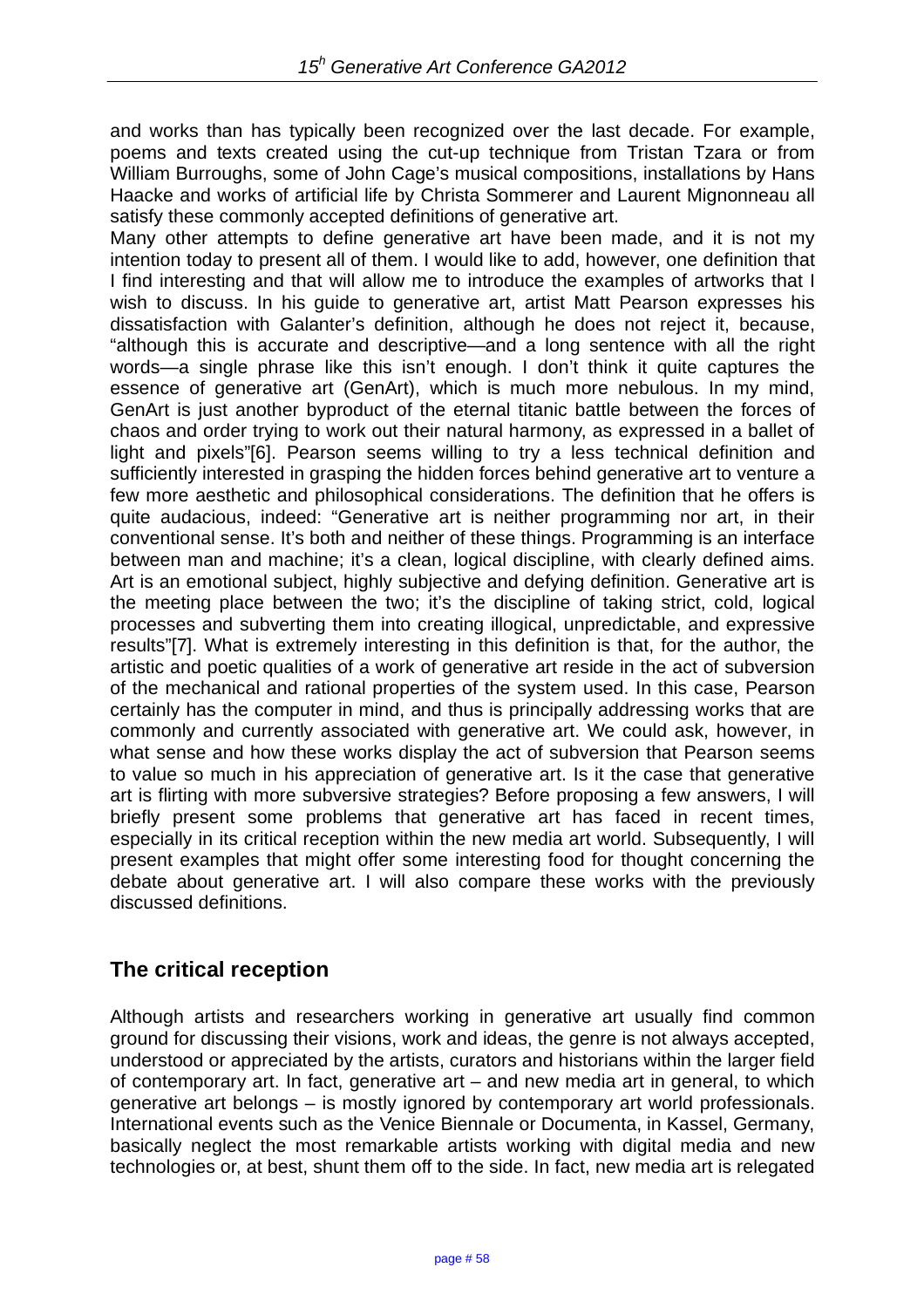to a very specialized group of festivals, museums and publications, such as Ars Electronica, Transmediale, ISEA and the journal *Leonardo*. It is in this subfield of contemporary art – which only rarely offers access to the most traditional world of gallery and museums dedicated to contemporary art in general – that generative art found space to present itself and to evolve. Some of the most important generative artists have been recognized, shown and awarded during these events. What exactly is the position of generative art within new media art? How is it appreciated and described by the professionals who work in this field?

Invited to discuss generative art at the Generator.x Festival in Oslo in 2005, Susanne Jaschko, who co-directed the Transmediale Festival between 2001 and 2004, characterized generative art as being retinal. She also made clear that her appreciation of generative art concerned a very restricted collection of works that are commonly associated with the genre. "Is generative art retinal? I would summarise my observations on the aesthetics of generative art by answering: yes, it is strongly retinal in its best sense, but not solely. (...) Unfortunately, the emphasis on sensory perception continues to keep it out of the core of the media art discourse"[8]. Although Jaschko acknowledges that generative art is retinal in an aesthetically appealing way, she also suggests that it lacks the conceptual and contextual qualities needed to contribute in a substantial way to the core debates developing within the new media art scene. Undoubtedly, the interest of generative art is not limited to output, product or aesthetic qualities. Another important aspect is the system itself, created by the artist, which consists mostly of codes in a variety of programming languages. This, too, is acknowledged by Jaschko, although, as she correctly points out, in most cases, the underlying code and its conceptual qualities are hard for the public to appreciate. In their influential book covering the most recent trends in new media art, Joline Blais and Jon Ippolit dedicate a few pages to generative art. In a chapter on artificial life, they present the work of Philip Galanter, William Latham and Joseph Nechvatal, about which they are somewhat sceptical. They conclude that "what is more striking than the stylistic differences, however, are their similarities – a fact that calls into question Latham's claim that artificial life can extend art 'beyond the human imagination'. (...) these end-products of artificial life look surprisingly conventional from an aesthetic point of view, given how revolutionary their process are from a scientific one"[9]. Here, again, the critique of generative art mostly considers the aesthetic qualities of the visual product rather then the entire process.

These critiques should nonetheless be taken seriously because they come from specialists working in the new media art field. It is therefore important to now briefly consider the term new media art. Innumerable articles have been written questioning and debating the relevance and pertinence of the term. Although new media art may have been a useful and practical term during the first decades of the emergence of this specific form of artistic production, critics later found it increasingly dubious, in particular because of the uncertain meaning of the term "new" itself. Indeed, considering how many devices and software have become obsolete, and how quickly, it is somewhat amusing to think that a very recent trend in the new media art scene is the development of theories regarding media archaeology. Hence, the rush of curators and historians to urge that the word "new" be left out of "new media art" also signals their wish to emphasize the significance of media and art in the description of their field of curatorial and critical practice. For sure, media art is an artistic production that relies on and uses communication technologies. Consequently, it is only natural that it is appreciated by the community as an art that may deal with questions related to communication technologies and how they are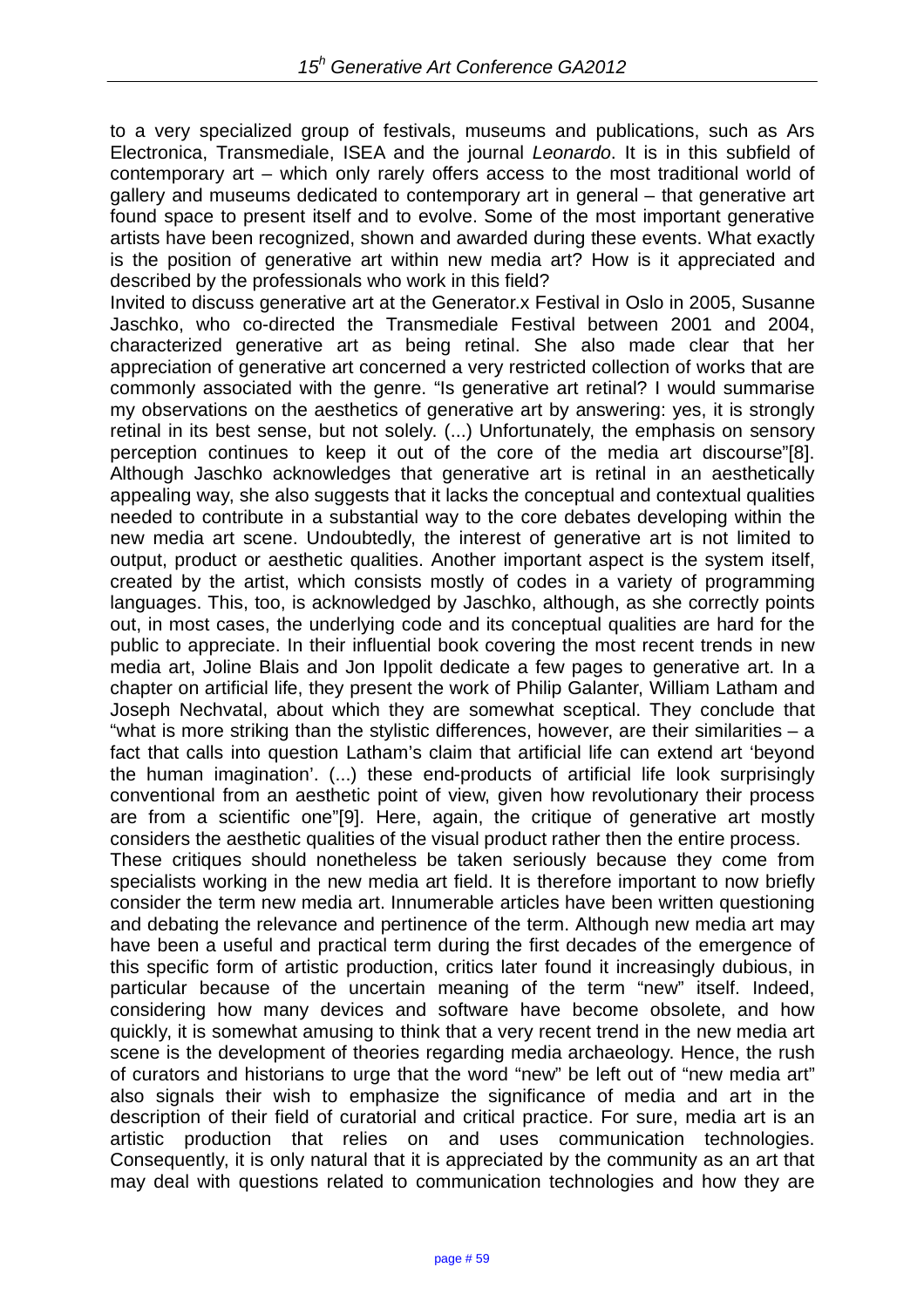implemented in society. The inclination of media art to comment on society and technology is something that has been stressed by many cultural theorists, some of whom even consider it to be the defining characteristic of the field. Christiane Paul, for example, affirms that "new media art often critically investigates its underlying technologies and their encoded cultural and commercial agenda, automatically, as a result shifting focus to the medium itself"[10]. In the same vein, Anke Hoffmann and Yvonne Volkart affirm that "we interpret media art as the art form investigating the world and subjectivity with the means of technical progress and its dispersive affects"[11]. In Italy, commenting on a selection of prominent works that exploit and adopt new technologies, Mario Costa in turn affirms that these works invite spectators to enter the field of communication technology but then teach them how to subvert the practical function of these technologies. In this sense, says Costa, the artists are assuming an ethical function: "Essi insomma delineano una fenomenologia del 'blocco comunicante' e ne seguono la logica, ma la fanno lavorare a vuoto ottenendo così un doppio risultato: da un lato sottraggono 'il blocco' alla dimensione della prassi e, per ciò stesso, lo introducono in quella dell'estetico; dall'altro lato sollecitandoci ad entrare in vario modo nel 'blocco' stesso, ci indicano e ci addestrano ad una performatività legata al tecnologico, ben diversa da quella che ci viene quotidianamente richiesta, svolgendo così una funzione che non esitiamo a definire etica"[12].

If we accept the considerations put forward by the critics, historians and curators working in the field of new media art, we must recognize that it is not the fascination of the new or experimenting with technologies that defines or, at the very least, explains the interest of this specific artistic form. Shifting the focus to the medium itself, subverting technologies, commenting on the world and society – this, in fact, is what is expected from artists who develop and use new technologies, especially media technologies, in their work. Of course, these are just a few examples, but they nonetheless serve as a gauge of the current trend. If this is the current critical approach to media art, one might think that little space is left to artists who work with technologies instead of working against them. As an artistic production that is culturally situated within new media art, generative art traditionally represents dialogue and symbiosis between art and technology. It is thus not surprising that many leading researchers in the field have produced innovative artworks or that many artists who started experimenting with generative art have developed some extremely interesting projects and publications for scientific research. Could it be that what appears to be the very driving force of generative art  $-$  an art form that has evolved out of a fascination for technology, rather then a critical position – is what keeps it from being successful in the exclusive field of new media and contemporary art? To put the question another way, does generative art need to be political to be accepted and presented by critics and curators currently working in new media art? What possibilities exist for artists engaging in generative processes? Before attempting to answer these questions, I would like to present and discuss a selection of artworks that are generative and yet address political, economic and social issues.

## **A selection of prominent but atypical works**

The project originally called *Fish and Chips* and later renamed *MEART – The Semi Living Artist* is exemplary of a collaborative work. Many actors were engaged in this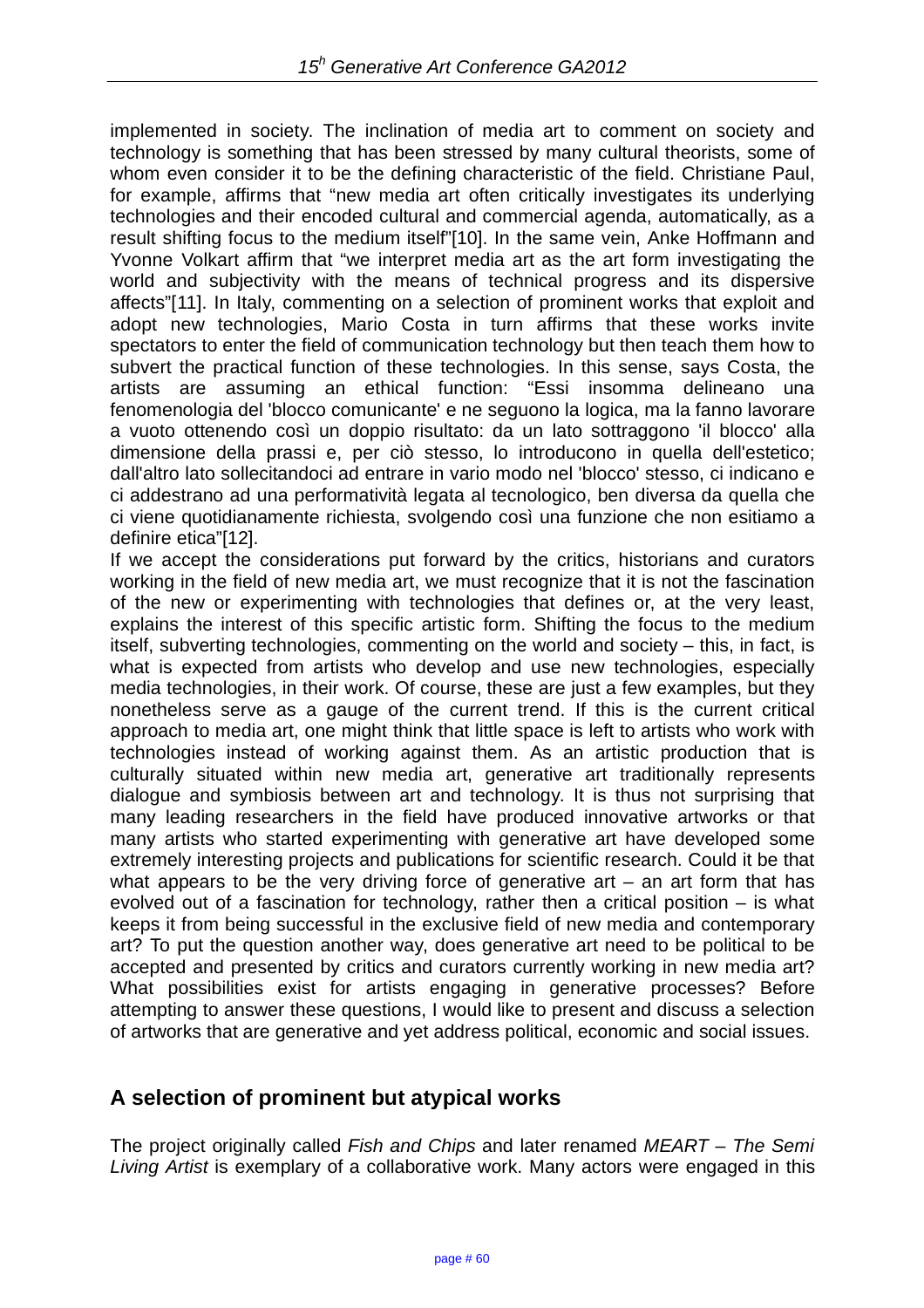project, which was developed by the SymbioticA Research Group at the SymbioticA laboratory of the University of Western Australia in collaboration with the Georgia Institute of Technology in Atlanta. Among the actors, Oron Catts, Ionat Zurr and Guy Ben Ary, who previously founded the Tissue Culture & Art project, played a significant role in its early development. As defined on the website dedicated to this work: "*MEART – The Semi Living Artist* is a geographically detached, bio-cybernetic research and development project exploring aspects of creativity and artistry in the age of new biological technologies"[13]. The work was a complex installation, distributed in two far-distant locations. Cultured nerve cells in the neuroengineering lab of the Georgia institute of Technology served as the "brain" of the work, while a robotic arm at the SemioticA laboratory constituted the body communicating with the brain through the Internet. In the room where the robotic arm was at work, a camera recorded images of spectators and compared them to the ongoing drawing produced by the robotic arm. The recorded image was then transmitted to the brain and transformed into a stimulation frequency that fed a neuron culture dish which was composed of neurons distributed on a multi-electrode array. The neurons spontaneously grew and interacted to form a biological neural network. Finally, a computer program analyzed the signals from 60 areas of the neuron dish and sent a message back to the robot arm to instruct it to move and produce an image. The brain and body thus communicated in a loop, mutually influencing each other. Alternatively, music was produced instead or together with the drawing. The focus of this work, which combines elements of biotechnologies with computing machines, was explicitly on creativity. The purpose of the artists was "to create an entity that will evolve, learn and become conditioned to express its growth experiences through art activity"[14]. In fact, this was a work of generative art with all the traditional generative ingredients, although the biotechnology involved was probably innovative at that time. A system was set in motion to create a result, a drawing or music, which could not be predicted by the creators of the system. Moreover, the system had the possibility to evolve and adapt in response to the environment. It is not surprising that the focus of the artists was on creativity, which is considered as a distinctive human feature and thus is quite often explored by artists and researchers engaging in artificial intelligence, artificial life and robotics. Yet, the artists involved in this project seemed to have other objectives besides investigating new possibilities for producing autonomous and artificial creativity. In the text of the catalogue presenting the work for the first time at Ars Electronica in 2001, the artists state that "biology is evolving from a phase of discovery into a phase of creativity and utilization. The effects on society will be profound. Hands on wet biological art is starting to be seen as valid means of expressing cultural and artistic perceptions as well as exploring neglected areas in biological research. It explores the nature of contestable futures that may arise"[15]. In another publication, they went further, affirming that "this approach can be, and has been, utilized by artists who are working with biology; for the nonscientist, the 'wet' experience in the laboratory involving some degree of life manipulation can be seen not only as an ethical conduct but also as a political act. A political act that goes beyond the democratization of the technology, to the act of breaking down dominant discourses, dogmas, and metaphores to reveal new understandings of life and power structures it operates within"[16]. In my opinion, *MEART* is a significant work in the history of generative art particularly because of its twofold qualities: On the one hand, it is a complex and collaborative work that exploits technologies in pursuit of the goal of creating emerging behaviours; on the other hand, it states explicitly, at least in the articles that publicly presented the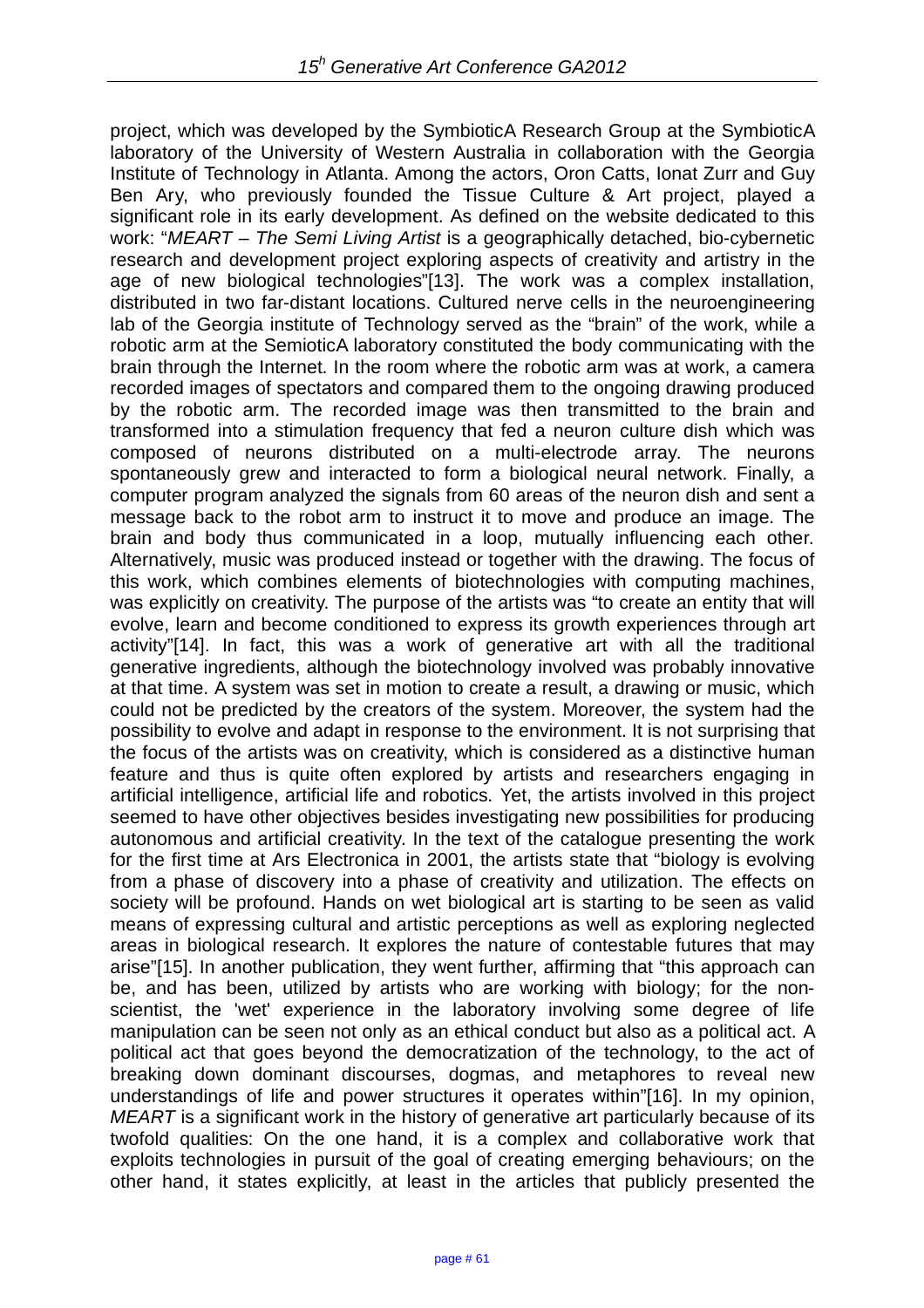project, the aim to question, on an ethical and political level, the very technologies used in the work.

The second work I would like to discuss is *Wrong Browser* by artist duo Jodi (Joan Heemskerk and Dirk Paesmans). It consists of a series of browsers that have been made available as software on CD-ROMs or as a free download from the artists' website. Because the work functions as a browser, it connects to the Internet and displays the results of searches on the screen of the user. It is an interactive work intended to be experienced on one's own computer. Yet, as the title suggests, the browser doesn't function as a conventional one, and the experience is quite frustrating for the spectator. The program loads automatically random elements from the web, displaying both text and source code. And although the user has the possibility to enter his or her own IP address on the browser, the program has been conceived to prevent users from employing it in a practical and useful way. Moreover, the experience is complicated by the graphical appearance of the browser, which generally mixes and overlaps the search windows to further complicate navigation. The artists have described the work as being a very simple program, consisting of ten lines of code. *Wrong Browser* is not a work of generative art in the traditional sense. It doesn't look like one, it has not been produced as one, and the artists would probably not even call it a work of generative art, although they have stated quite clearly that they did not intend to be net artists either. *Wrong Browser* is the opposite of *MEART*: It is a very simple work, created by two artists who are not deeply involved in working with new technologies. Moreover, from a thematic point of view, *Wrong Browser* has very little to do with generative art, as it doesn't try to produce emergent behaviour in the historical sense associated with research in artificial intelligence. Nevertheless, *Wrong Browser* is a work of generative art according to the commonly accepted definition of it: The artists have written code meant to be run on a system that will generate unpredictable graphical output. It is not surprising that this trait has been pointed out by other historians. Florian Cramer, for example, affirms that "alluding costantly to the popular cultural semiotics of software interfaces, jodi manage to make software art - and thus also generative art - even where they don't employ algorithmic programming, a conceit that challenges the whole conceptual grounds of both art genres"[17]. The output is unpredictable because the system exploits the information on the Internet to generate the output, and furthermore because there is a degree of interactivity. Of course, one might argue that any software or process that allows interactivity and unpredictable results could be considered generative, for example a real browser. One should not forget, however, that *Wrong Browser* is an artwork and has been conceived as such. Furthermore, the graphical output plays an essential role in the significance of the work; that is to say, the artists desire that users experience the work not only on a conceptual level but also on an aesthetic one, and more particularly that they question their expectations concerning the graphical qualities of a common tool like a browser. This, in fact, is where *Wrong Browser* reveals a political impulse. In an interview with Tilman Baumgaertel, the artists affirm: "From the very beginning on, it has been the most important task for JODI to do everything wrong on the internet that can be done wrong. That's the core of all our work"[18]. In a previous interview, they claimed that: "Wir machen diese Sachen, weil wir wütend sind. (...) Es ist offensichtlich, dass sich unsere Arbeit gegen High Tech richtet. Und wir kämpfen auch auf graphischer Ebene gegen den Computer"[19]. It is clear that Jodi's work doesn't stem from fascination with the technologies and products that they exploit and hack such as computers, browsers and video games. Rather, the work evolves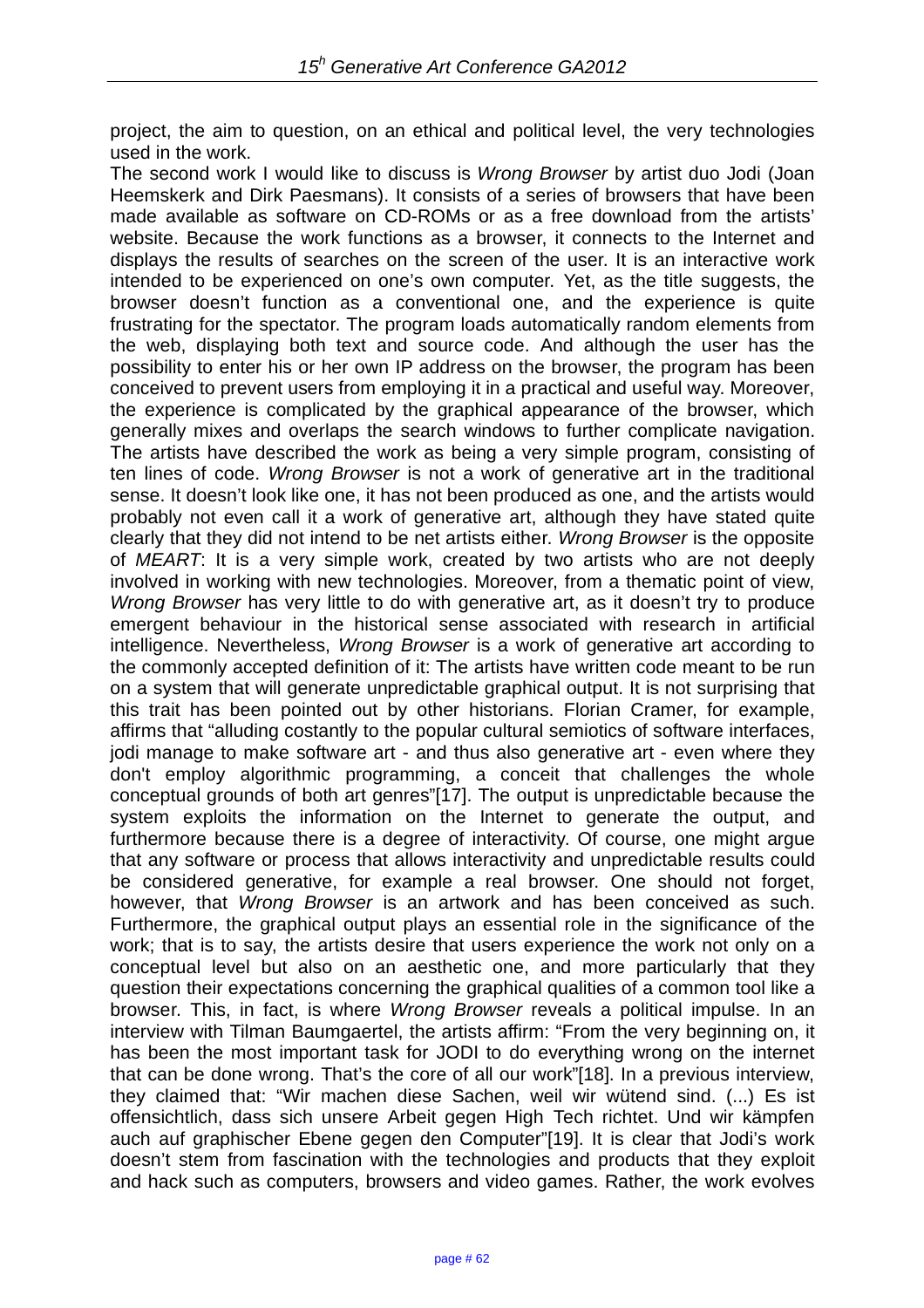from a critical approach to these technologies. By creating interactive, generative works to be individually experienced on personal computers and laptops, the artists invite users to question their attitude to and dependence on these technologies as well as the corporations that produce and control them.

The works I have already mentioned are very well known historical examples. What I wish most to emphasize is that they promote different perspectives on generative art, in particular by abandoning the tradition of purely abstract and conceptual production to embrace other, more critical areas of discourse. Those are not isolated examples; other recent works have a similar character, offering a variety of approaches, methods and results. For instance, *OneTree(s)* by Natalie Jeremijenko, *Translator II: Grower* by Sabrina Raaf or *Fifty Sisters* by Jon McCormack all employ generative processes to tackle ecological, cultural and political issues.

## **What future for generative art?**

These examples enable interesting perspectives for generative art as a production rooted in the new media art field. They also illustrate Matt Pearson's plea for generative art to satisfy a more subversive drive. They also affirm that, as an artistic practice, generative art possesses the tools to address issues relevant to contemporary society beyond its conceptual and aesthetic tradition. In so doing, generative art has the opportunity to build a stronger presence in the new media art scene where those topics are frequently debated. However, should generative art in fact become more political to be accepted and presented by the critics and curators currently working in new media art? It is no mystery that the world of contemporary art functions according to rules that, though complex, are not much different from those regulating other areas of production. Since demand for political art in new media art seems to be growing, it is natural for artists to respond by producing work that satisfies this demand. On the other hand, work that is created only through an opportunist desire to succeed might not be as emotionally moving or innovative as work driven by passion. Joline Blais and Jon Ippolit pose the following question: "If programming is an art, is any programmer with high standards an artist? No. As we shall see, software artists deliberately misuse code. Like the immune system's polymorphous antibody production, this perverse practice lends code art a quirky and prophetic vision that is unlikely to emerge from a purely utilitarian approach"[20]. If a purely utilitarian approach will not make generative art interesting from a creative point of view, then neither will a political approach, although it might, in the short run, make it more accessible to a larger group of curators. It is not my intention to propose a list of do's and don'ts for artists. Nevertheless, we are seeing some signs calling for art that can address relevant social issues. Generative art is capable both of producing astonishing graphical images and developing commercial applications, for example in the digital film and gaming industries. It can also produce conceptual works that challenge our understanding of creativity, intelligence and natural evolution. Nevertheless, it is obvious that generative art can also be used, or even abused, to address social, political and ecological issues. This is something that, more then anything, should at long last be acknowledged by critics and curators who deal with new media art and who, because of lack of information, curiosity or perseverance, have been unable or unwilling to follow the evolution of specific artistic productions. Indeed, artists who are willing to engage in this direction should be aware that curators, critics and historians are unreliable partners. Within the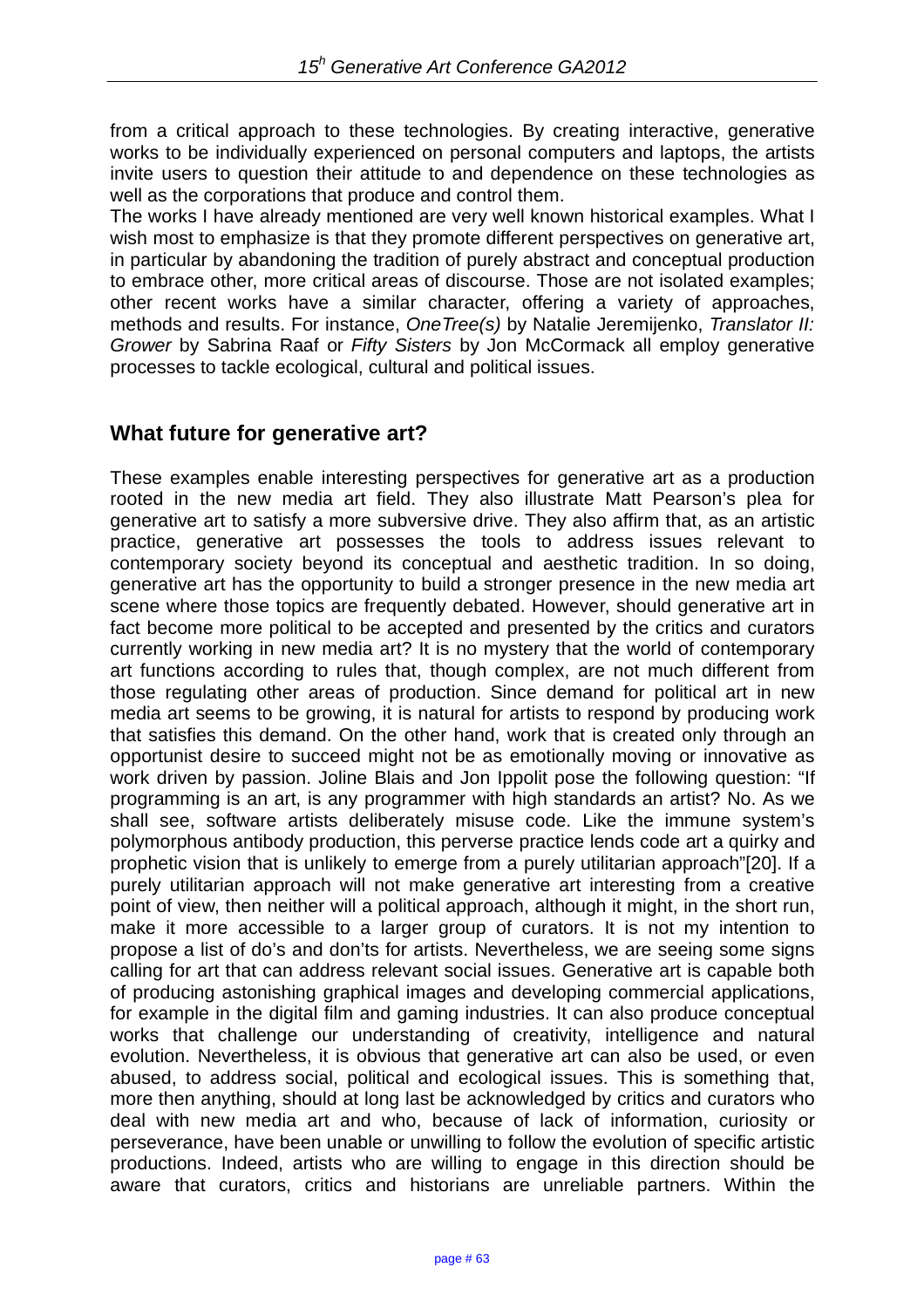exclusive world of contemporary art and the even narrower world of new media art, trends come and go as the wind blows. I believe that every artistic activity should be carried out following one's own passions and according to one's own experience and research. After all, contributions to society are not only achieved through confrontation. The long history of generative art provides a multiplicity of concrete examples and useful applications. In this sense, I would like to conclude by returning to a seminal text by Lucy Lippars, who lucidly analyzed activist art during the eighties. "As many have discovered, it is impossible just to drop into a 'community' and make good activist art. The task is specialized (though not in the same ways high art is) and it demands discipline and dedication (as high art does). To be out of touch, unanalytical, or uninformed is disastrous"[21]. This appears to me to be a very simple but sound recommendation for any artist, not only those involved in political themes. In the end we should always keep in mind that regardless of whether the issue is generative art, new media art, or contemporary art, what matters most is the art itself and the ways it challenges our vision of life and society.

### **References**

[1] Celestino Soddu, "Introduction to Generative Art '98", *Generative Art proceedings of the 1998 Milan First International Conference Generative Art '98* (Milan: Librerie Dedalo, 1998).

[2] Celestino Soddu, *Generative Art International Conferences*, 1998 (accessed nov. 2012) <http://www.generativeart.com>.

[3] Celestino Soddu, "Visionary Aesthetics and Architecture Variations", *Proceedings of Generative Art Conference GA2003* (Milan: Generative Design Lab, Milan Polytechnic, 2003).

[4] Enrica Colabella, "The shadow of the night", *Proceedings of Generative Art Conference GA1999*, (Milan: Generative Design Lab, Milan Polytechnic, 1999).

[5] Philip Galanter, "What is Generative Art? Complexity theory as a context for art theory", *Proceedings of Generative Art Conference GA2003* (Milan: Generative Design Lab, Milan Polytechnic, 2003).

[6] Matt Pearson, *Generative Art* (Greenwich, Conn.: Manning, 2010) 3.

[7] Matt Pearson, *Generative Art* (Greenwich, Conn.: Manning, 2010) xviii.

[8] Susanne Jaschko, "Process as aesthetic paradigm: a nonlinear observation of generative art". *generator.x conference* (23 - 24.September 2005. Oslo: Atelier Nord, 2005).

[9] Joline Blais and Jon Ippolito, *At the Edge of Art* (London: Thames & Hudson, 2006) 214.